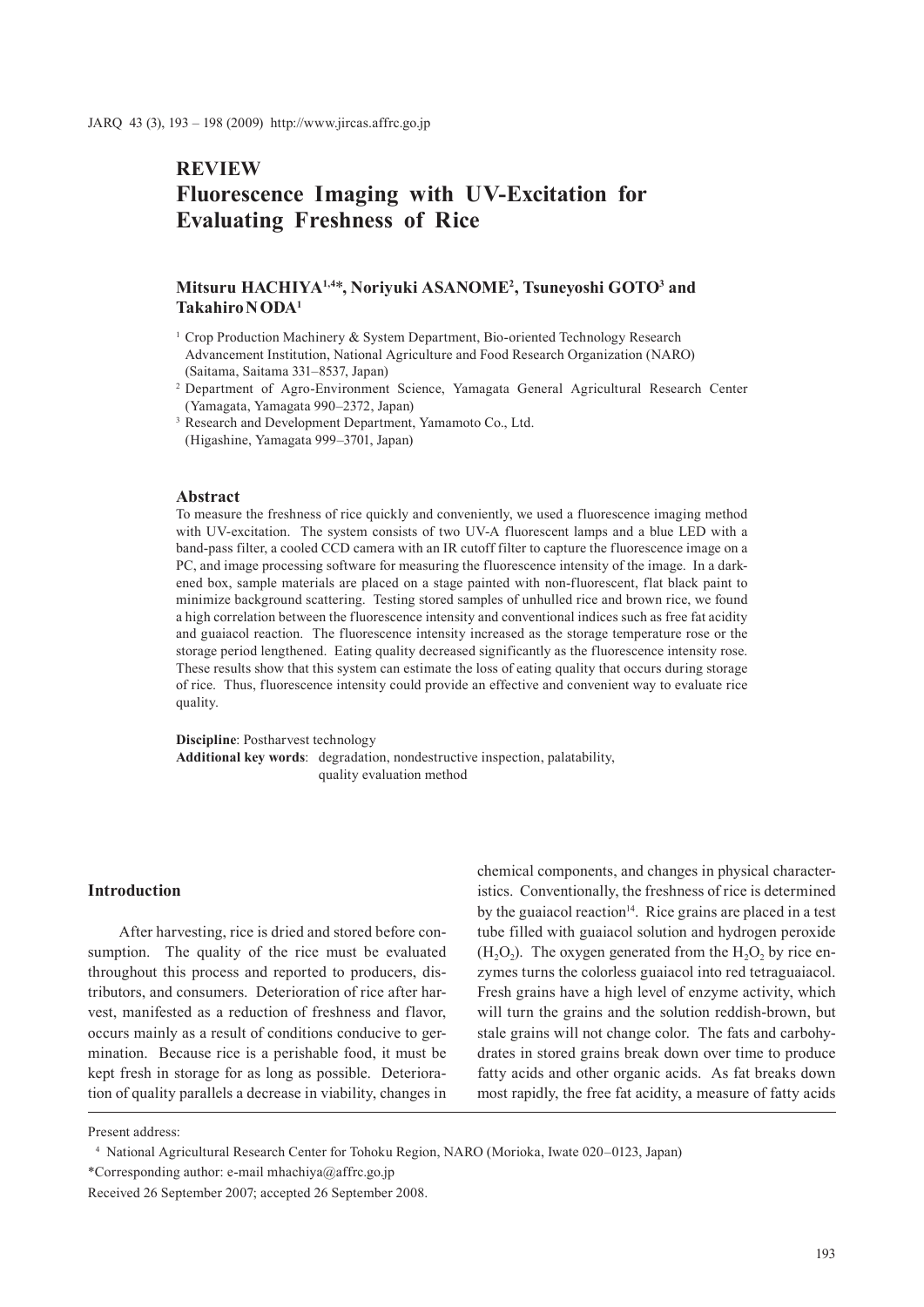#### M. Hachiya et al.

as byproducts of fat dissolution, is considered to be an important indicator of the deterioration of rice<sup>7</sup>. The free fat acidity is determined by the rapid method of the American Association of Cereal Chemists (AACC method 02- 02), in which free fatty acids are extracted in benzene solution and titrated against KOH solution<sup>8</sup>. The problem with this method is that it relies on visual observations. and it is difficult to determine when to stop titrating. In the guaiacol reaction, the change of color is judged by eye as well, so the results are likely to fluctuate with the chemist and when the test is conducted.

Recently, two companies in Japan have put apparatus on the market that measure the freshness of rice more easily than these conventional methods $4,5$ . Although the methods are different, both use specially developed reagents and a CCD line sensor, enabling a shorter analysis time and objective and constant results. However, these methods are not convenient for locations such as rice mills, which receive brown rice straight from growers. Efficient quality evaluation requires a quick and simple method without any reagents<sup>3</sup>.

The goals of this study were to develop analytical techniques for locations such as rice mills and drying and processing facilities, and to establish a quick, simple, non-destructive method for evaluating the freshness of rice without the need for reagents.

## **Materials and methods**

#### **1. Evaluation system**

#### **(1) Concept of the system**

We adopted a fluorescence imaging method based

on UV-excitation<sup>1,9,16</sup> (Fig. 1, left). Fluorescence occurs when a molecule, atom, or nanostructure (the fluorophore) relaxes to its ground state after absorbing a photon. Usually the absorbed photon is in the UV range, and the emitted light is in the visible range, but this depends on the absorbance curve and Stokes shift of the particular fluorophore<sup>1</sup>. Once a molecule has absorbed photon energy, it can return to its ground state (the statistically most common energy state for room-temperature chemical reactions) via a number of routes. The diagram on the left of Figure 1, termed a Jablonski diagram, shows a few of these processes. If the photon emission occurs between states of the same spin state (e.g.  $S_1 \rightarrow S_0$ ), this is termed fluorescence (line F). If it occurs between different spin states (e.g.  $T_1 \rightarrow S_0$ ), this is termed phosphorescence (P). Since fluorescence is statistically much more likely than phosphorescence, the lifetimes of fluorescent states are very short  $(1 \times 10^{-8}$  to  $1 \times 10^{-5}$  s), and those of phosphorescence are somewhat longer  $(1 \times 10^{-4}$  s to minutes or even hours, such as seen in glow-in-the-dark toys)1,16. This method has been used to detect aflatoxins in hens' eggs and nuts<sup>6</sup>. Our system relies on the emission of light energy as fluorescence or phosphorescence. Rice quality is evaluated by taking an image of the fluorescence emitted from the rice through a CCD camera and measuring the brightness of that image on a PC.

## **(2) Hardware components of the system**

Figure 1 (right) shows a schematic diagram of the system. The sensor module consists of a CCD camera and a control unit. The CCD images  $1360 \times 1024$  pixels and is thermoelectrically cooled by a one-stage Peltier device. The dynamic range of the camera is 16 bits, and



**Fig. 1. Photochemical basic process and schematic diagram of the freshness evaluation system of rice** A: Photon absorption, F: Fluorescence (emission), P: Phosphorescence, S: Singlet state, T: Triplet state, IC: Internal conversion, ISC: Intersystem crossing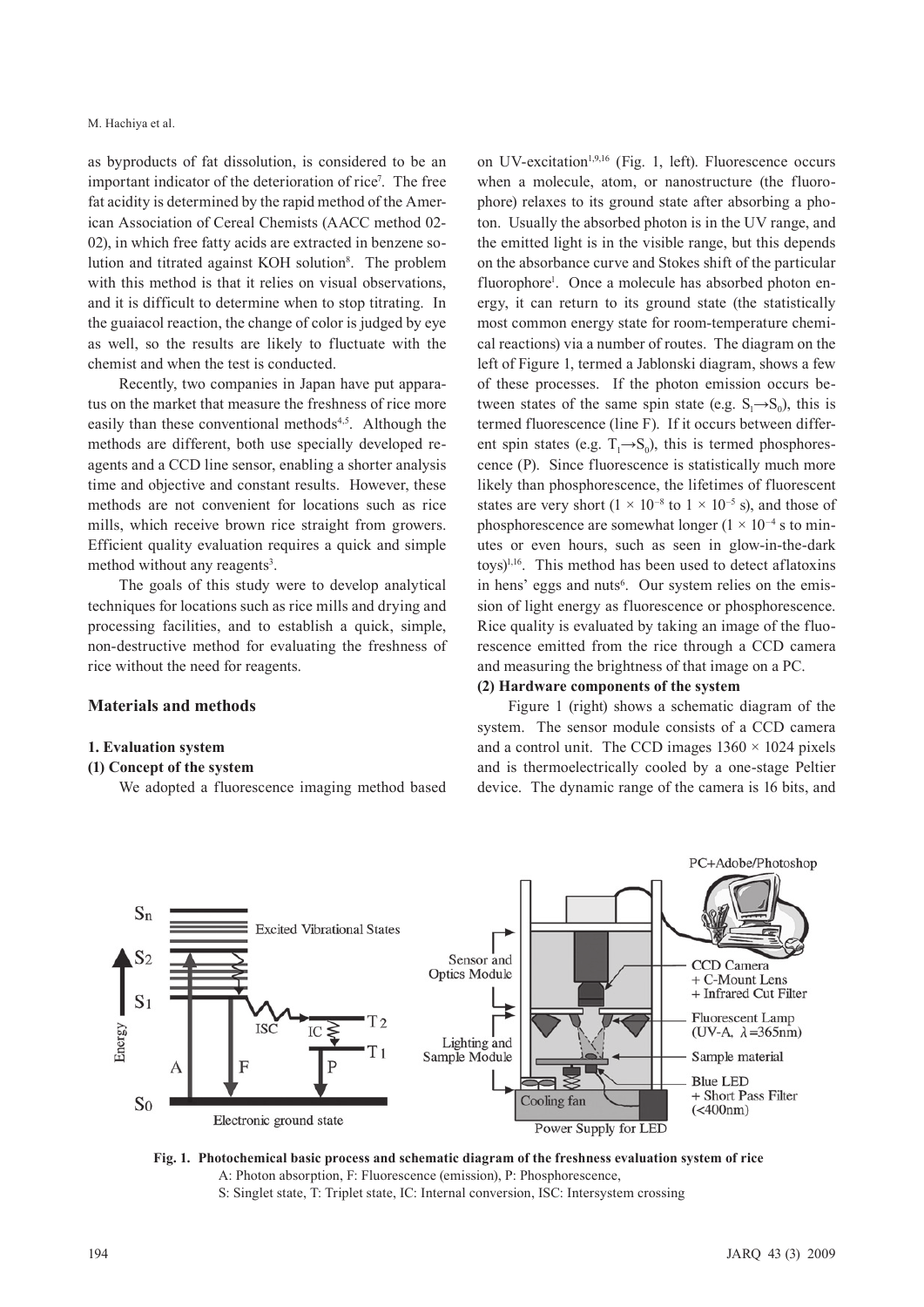the raw data are saved to a PC. The optics module consists of a spectrograph coupled with a standard *f* 1.4 Cmount lens attached to the CCD camera head.

The IR cut-off filter in front of the lens cuts radiation longer than the approximate IR range. A preliminary analysis using excitation–emission matrix spectroscopy showed great differences in fluorescence intensity in the range of 440–500 nm, but almost no differences in the range >600 nm. Therefore, we designed our system to cut out near-IR light and detect fluorescence at shorter wavelengths. We installed two kinds of excitation light sources: a pair of UV-A fluorescent lamps and a blue LED. The former have a central wavelength of 365 nm and are mounted above the sample stage to supply nearuniform excitation energy. The latter incorporates a short-pass filter  $(\leq 400 \text{ nm})$  and is mounted beneath the sample stage. The system is mounted in a darkened box fitted with a fan to prevent heating of the samples by the light sources. Samples are placed on a stage painted with non-fluorescent, flat black paint to minimize background scattering.

## **2. Rice samples**

#### **(1) Sample storage and treatment**

We tested grain of the cultivar 'Haenuki' from Yamagata Prefecture. Unhulled rice and brown rice were stored for 180 days in paper bags typically used for rice at eight different storage temperatures: –20, 0, 5, 10, 15, 20, and 30°C, and room temperature (RT, 4.5–33.5°C). Samples were withdrawn twice a month. The unhulled rice was then hulled in a commercial impeller husker (Model FC2K, Otake Seisakusho Co., Ltd.) to obtain brown rice. The brown rice was milled in a commercial abrasive mill (Model VP-32T, Yamamoto Co., Ltd.). The yield of each milled sample was  $90.0\% \pm 0.5\%$  of the brown rice weight.

## **(2) Evaluation of relationship between degree of milling and fluorescence intensity**

To identify the site of the fluorescent component, we tested brown rice and rice milled to  $90.0\% \pm 0.5\%$ , 80.0%  $\pm 0.5$ %, and 70.0%  $\pm 0.5$ %. The same rice as above was stored at RT for 60 days.

## **3. Methods**

We measured fluorescence intensity, free fat acidity, gelatinization properties, guaiacol reaction, and rice palatability (by a sensory test in which panelists taste cooked rice).

Free fat acidity was determined by titration<sup>8</sup>. Gelatinization properties were measured with a Rapid Visco Analyser (RVA; Newport Scientific, Warriewood, NSW, Australia). Palatability was based on the subjective judg-

ment of a panel of 26 to 35 tasters. The sample stored at –20°C was used as a reference. Panelists graded the samples by comparison with the reference sample on a scale of  $+3$  to  $-3$ .

To collect the fluorescence image data, we place sound whole rice grains in a laboratory dish 30 mm in diameter, then set it on the sample stage. A 30-s image is taken by the CCD camera and saved as a computer file. In Adobe Photoshop CS, the file is opened and the pixel intensity of the fluorescence image is calculated.

## **Results and Discussion**

## **1. Evaluation of aging of stored rice by conventional freshness indices**

Figure 2 shows the change in guaiacol reaction during storage at each temperature. The guaiacol reaction indicates the freshness of the rice: the higher the enzyme activity of the rice, the quicker and deeper the change in color. The enzyme activity decreased with both increasing length of storage and increasing storage temperature. The difference during storage at low temperatures (–20, 0, 5°C) was minor, but quality decreased rapidly from 30 days at higher temperatures (20°C, 30°C, RT).

Figures 3 and 4 show the changes in free fat acidity and maximum viscosity (gelatinization property) of brown rice during storage. Both measures increased as the storage temperature rose and as the length of storage increased. They started to increase immediately after the beginning of storage at high temperatures (20°C, 30°C, RT), but increased only slightly during 6 months' storage at low temperatures  $(-20, 0, 5, \text{ and } 10^{\circ}\text{C})$ . Differences



**Fig.2. Change in guaiacol reaction**

 ○: –20°C, ●: 0°C, ▲: 5°C, □: 10°C, ■: 15°C, +: 20°C, –: 30°C, ×: RT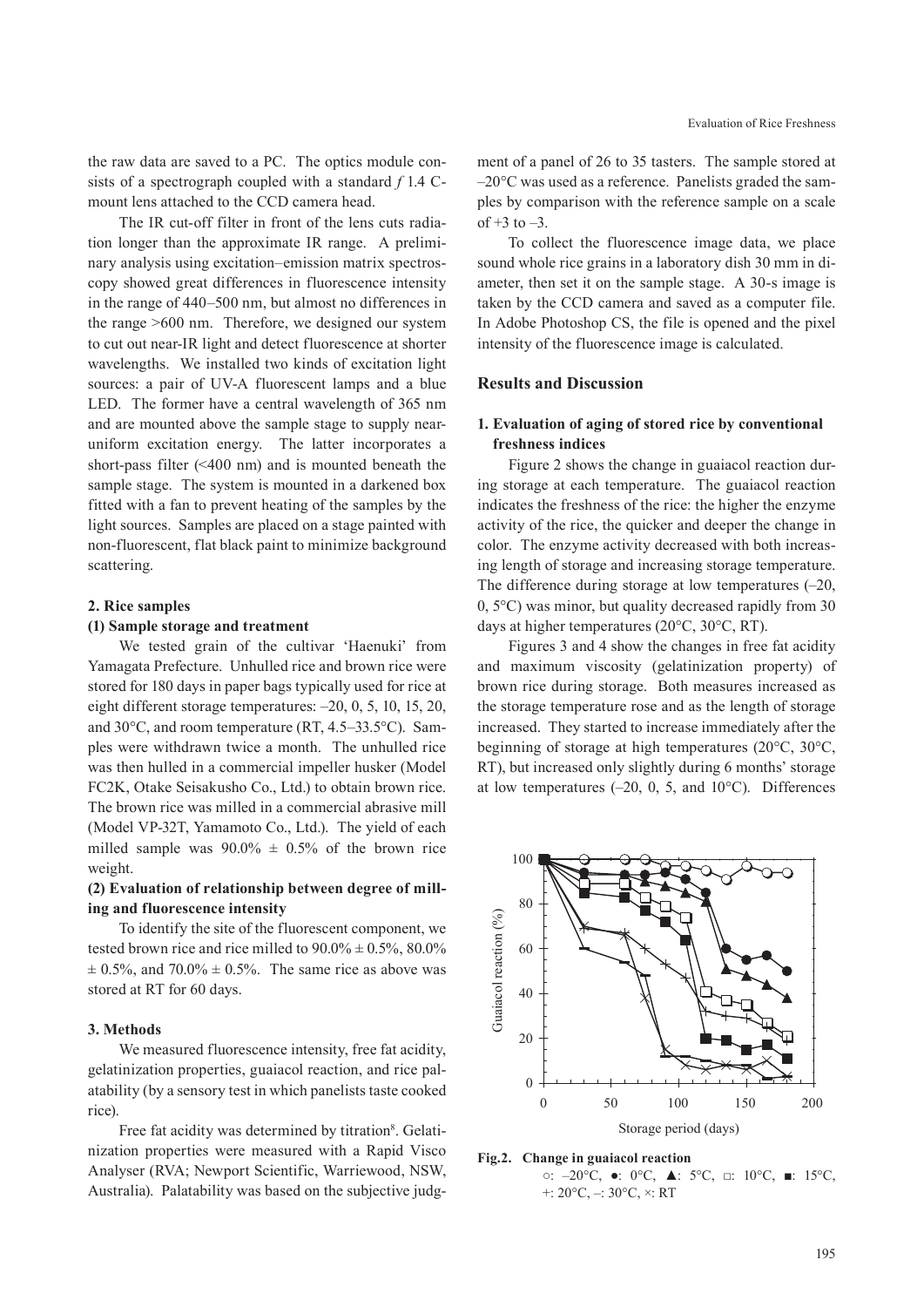among temperatures became clearer after a month.

Free fat acidity is considered to be an important indicator of rice quality<sup>10</sup>. When free fatty acids (age-related breakdown products) bind with starch, they prevent the gelatinization of the starch during cooking and harden aged rice<sup>11</sup>. It has been reported that there is a high correlation between the maximum viscosity and breakdown as measured using the amylogram and palatability of cooked rice. Breakdown is the difference between the maximum and minimum viscosities, and shows the degree of viscosity drop due to heating, which is believed to be caused by the disintegration of starch granules. Rice



**Fig.3. Change in free fat acidity** ○: –20°C, ●: 0°C, ▲: 5°C, □: 10°C, ■: 15°C, +: 20°C, –: 30°C, ×: RT



**Fig.4. Change in maximum viscosity** ○: –20°C, ●: 0°C, ▲: 5°C, □: 10°C, ■: 15°C, +: 20°C, –: 30°C, ×: RT

with a higher maximum viscosity and/or a larger breakdown is considered to have better palatability in Japan<sup>10,15</sup>, but each measure increases with age also, and these increases do not accompany an increase in palatability. Two theories have been proposed to explain why maximum viscosity increases with the aging of rice: (1) amylase activity decreases during storage, and (2) the substances that make up the cell wall are denatured<sup>12,13</sup>. It has been suggested that an increase in maximum viscosity or in breakdown during storage should be interpreted as deterioration of palatability, although each is usually supposed to mean an increase in palatability of fresh rice<sup>15</sup>.

The results of the palatability test are shown in Table 1. The samples stored at 30°C for 60 days or longer were extremely deteriorated and had the typical aged-rice smell, and thus were excluded from the test. Taste deteriorated as the temperature rose and as storage increased. No significant difference was found between 0°C and 5°C; those samples maintained high palatability. The palatability of the rice stored at 10–15°C was slightly reduced. The palatability of the rice stored at higher temperatures was further reduced.

## **2. Evaluation of aging of stored rice by fluorescence intensity**

Figures 5, 6, and 7 show the change in fluorescence intensities of brown rice, milled rice, and unhulled rice

**Table 1. Results of palatability evaluation test**

| Storage Temp. | Storage days |         |         |                                         |            |
|---------------|--------------|---------|---------|-----------------------------------------|------------|
| $(^\circ C)$  | 30           | 60      | 90      | 120                                     | 150        |
| $\theta$      | $-0.30$      | $-0.04$ | $-0.33$ | $-0.15$                                 | $-0.07$    |
| 5             | $-0.26$      | $-0.31$ | $-0.33$ | $-0.15$                                 | $-0.14$    |
| 10            | $-0.11$      | $-0.04$ | $-0.00$ | $-0.11$                                 | $-0.00$    |
| 15            | $-0.04$      | $-0.15$ | $-0.04$ | $-0.04$                                 | $-0.55$    |
| 20            | $-1.33**$    |         |         | $-0.73*$ $-1.07**$ $-1.44***$ $-0.69**$ |            |
| 30            | $-2.15**$    |         |         |                                         |            |
| RT            | $-0.67*$     | $-0.27$ | $-0.52$ | $-0.56*$                                | $-1.14***$ |
|               |              |         |         |                                         |            |

Note 1: This test was a comparative evaluation of rice samples stored at various temperatures were compared with standard rice. Panelists taste the reference sample first and grade it as 0. Then, each samples are tasted and graded on the basis of comparison with the reference sample. Evaluation is graded and recorded on a +3 to –

- Note 2: Standard rice was unhulled rice stored at –20°C.
- Note 3: 26–35 panelists assessed the cooked rice samples.
- \*,\*\*\*\*\*; Significant at the 5%, 1%, and 0.1% levels respectively.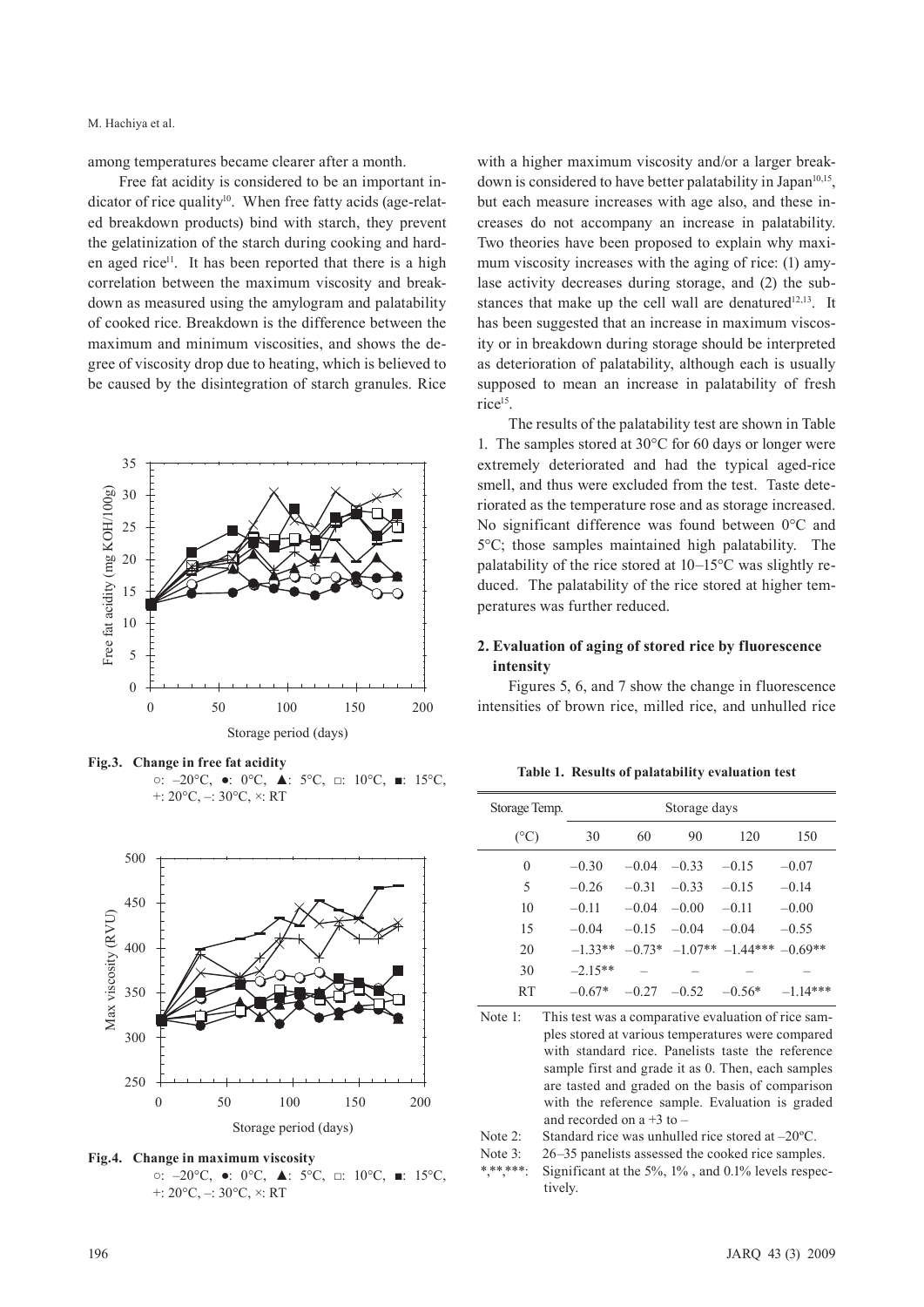during storage at each temperature. The fluorescence intensity increased with temperature and storage period regardless of storage form, and remained almost constant over time at low temperatures (–20, 0, 5, 10°C; not all data shown). The fluorescence intensity of milled rice increased more slowly than that of brown rice. This sug-



**Fig.5. Transition of fluorescence intensity of brown rice in storage form "brown rice"**

 –: 5°C, □: 15°C, ■: 20°C, ●–: 30°C, ○: RT



**Fig.6. Transition of fluorescence intensity of milled rice in storage form "brown rice"**





**Fig.7. Transition of fluorescence intensity of brown rice in storage form "rough rice"** –: 5°C, □: 15°C, ■: 20°C, ●–: 30°C, ○: RT

gests that the main fluorophore is concentrated in the bran layer, and that its quality alters over time. The fluorescence intensity of brown rice stored as brown rice changed more than that of brown rice stored as unhulled rice.

Coefficients of correlation between conventional indices and fluorescence intensity ranged from 0.65 to –0.82, and were significant for all comparisons (Table 2). The correlation between palatability and fluorescence intensity was  $-0.45$  (P < 0.05, Fig. 8), but there was no high correlation with physico-chemical properties such as guaiacol reaction. To accurately estimate rice palatability from fluorescence intensity, we need to collect more data.

## **3. Relationship between milling degree and fluorescence intensity**

Figure 9 indicates that the fluorophores are concen-

**Table 2. The correlation coefficients between each freshness index (n=88)**

|                        | Guaiacol<br>reaction | Max<br>viscosity | Free fat<br>acidity |
|------------------------|----------------------|------------------|---------------------|
| Max viscosity          | $-0.720**$           |                  |                     |
| Free fat acidity       | $-0.765**$           | $0.570**$        |                     |
| Fluorescence intensity | $-0.819**$           | $0.765**$        | $0.650**$           |

\*\*: Significant at the 1% level.



**Fig.8. The relationship between rice palatability and fluorescence intensity**

 ○: 0°C, ●: 5°C, □: 10°C, ■: 15°C, ▲: 20°C, +: 30°C, –: RT